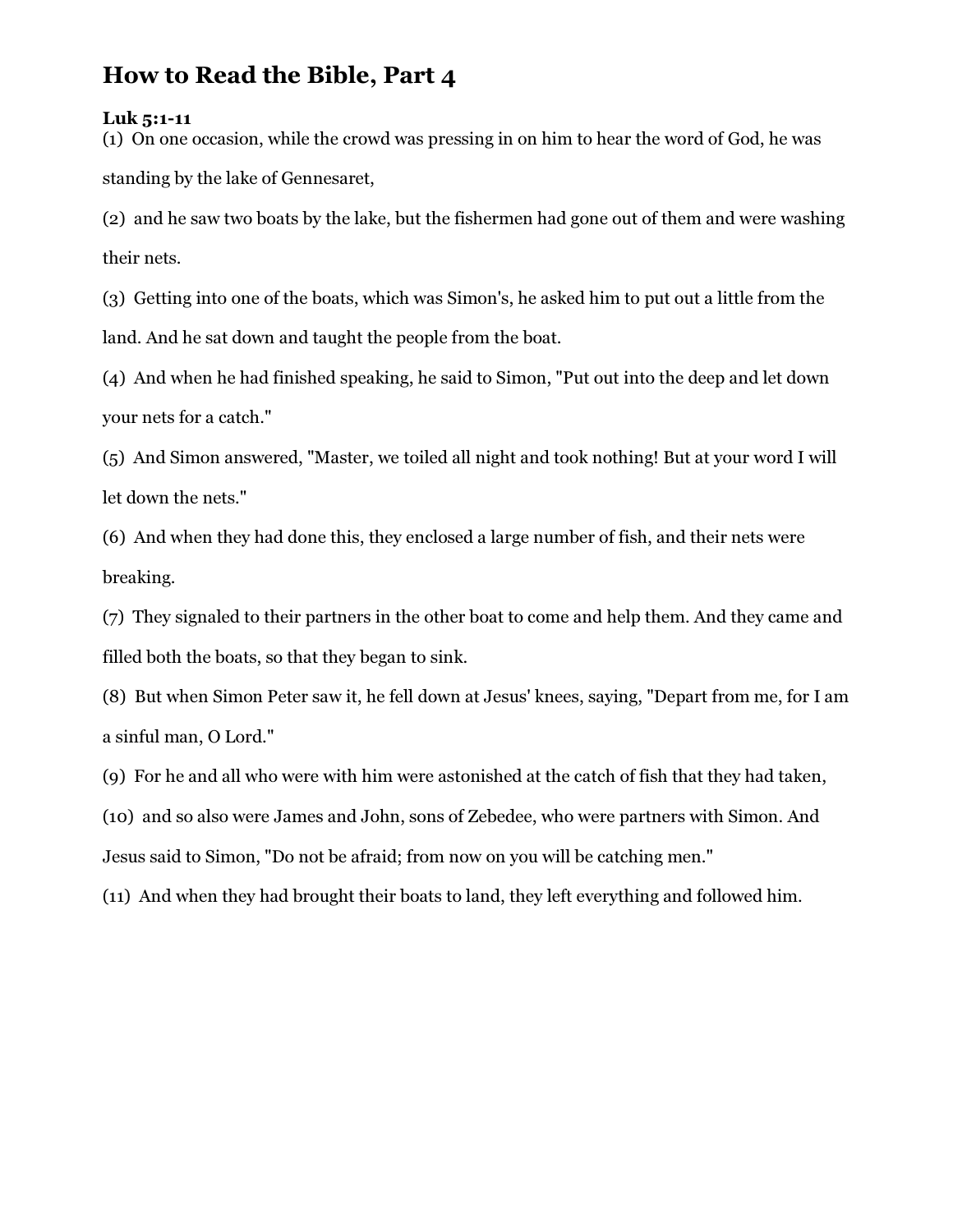### Questions

- 1. Are there any other similar accounts in the other gospels? Where?
	- a. .
	- b. .
	- c. .
- 2. Decide whether the other accounts are the SAME account as this one?
	- a. Read the account, following the detail
	- b. Read the context, and the order of events in the context
		- i. In Luke, when is Peter's mother healed? .
		- ii. Where is Peter's mother's house? .
		- iii. Is Matthew and Mark's account exactly the same?
		- iv. How does Matthew differ to Luke?
			- 1.  $\ldots$  (18)
			- 2. "…" (19)
			- 3. ..
		- v. Is it looking different?
		- vi. Check what Mark can confirm:
			- 1. Notice the context. When does this other account of Mark and Matthew take place? When is Peter's mother healed?
	- c. Are there insurmountable differences?
	- d. As far as being disciples of Christ, how many times did Peter and the others follow Christ?
		- i.
- 3. Using your observations from all the accounts, write out a simple timeline of events
- 4. We are now ready to study the passage in Luke, because we understand the wider context.
- 5. Put yourself into the context. Imagine being a fly "on the net". Remember that this is not the first time Jesus had met them. Or called them. What was going on in the background? How significant was it that Jesus climbs into Simon's boat?
- 6. Observe the flow of the account. Every proper story has a setting, and conflict/problem, a climax, and a resolution. What are the conflicts? What is the climax? What is the resolution?
	- a. Setting:
	- b. Conflict:
	- c. Crisis:
	- d. Resolution:
- 7. Who are the key people in this passage?
	- a. The Crowds. Observations?
	- b. Simon Peter and the others. Observations?
	- c. Jesus. Observations?
- 8. Make observations for each phase to help you not shoot off on a tangent
	- a. V1-3
	- b. v4-5
	- c. v6-9
	- d. v10-11